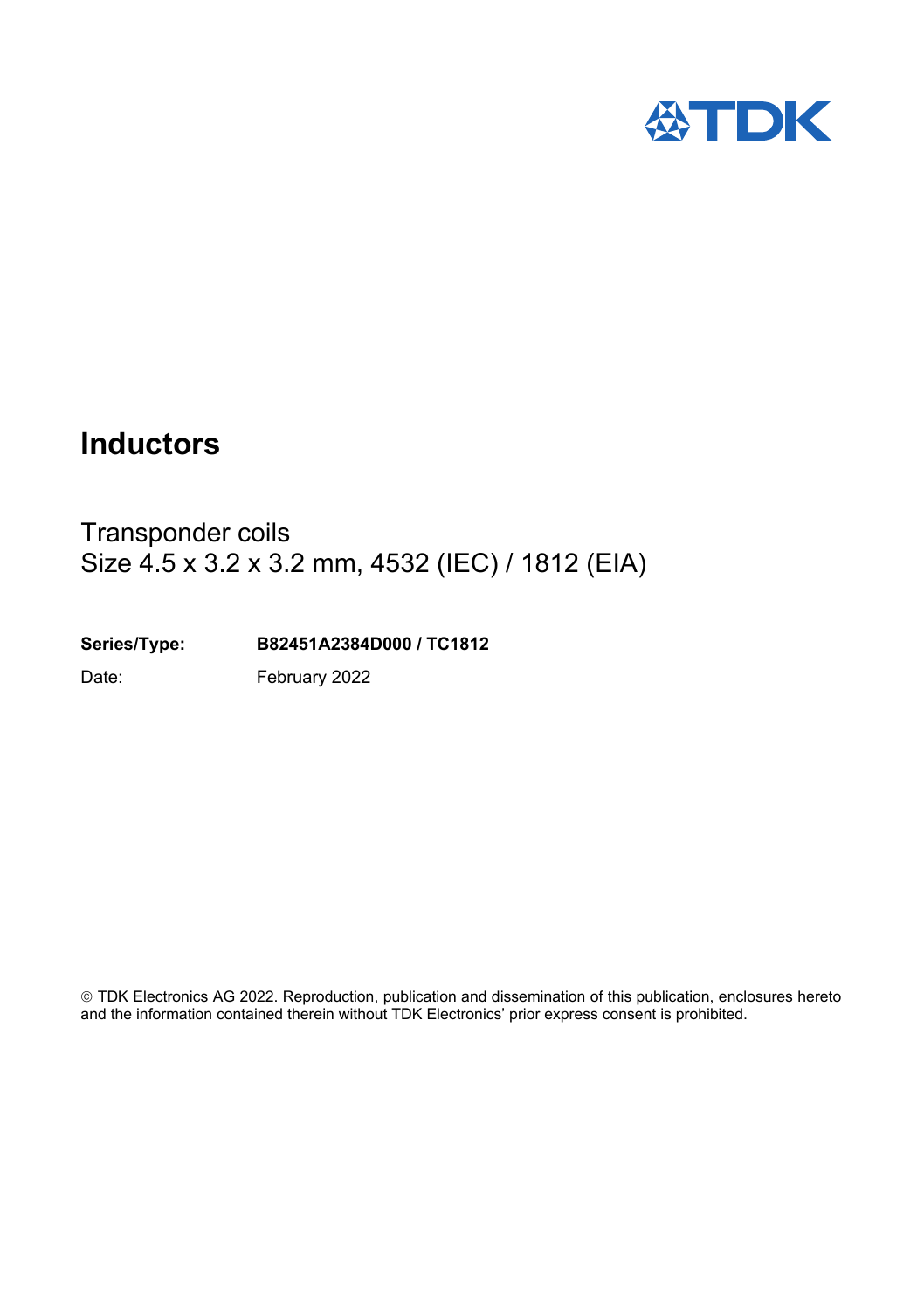

**Transponder coils B82451A2384D000**

**Size 4.5 x 3.2 x 3.2 m TC1812**

**Size 4532 (IEC) / 1812 (EIA) Rated Inductance 2.38 mH Sensitivity 7.6 mV/µT**

### **Construction**

- Ferrite drum core
- Winding: laser-welded
- Flame-retardant molding

## **Features**

- $\blacksquare$  Temperature range up to +125 °C
- Qualified to AFC-Q200
- $\blacksquare$  High sensitivity in Z direction
- $\blacksquare$  High quality factor
- Suitable for lead-free reflow soldering as referenced in JEDEC J-STD 020D
- RoHS-compatible

## **Applications**

■ TPMS (Tire Pressure Monitoring Systems)

### **Terminals**

- Base material CuSn6
- Layer composition Cu, Ag, Sn (lead-free)
- Electro-plated

### **Marking**

- Marking on component: Manufacturer, L value (nH, coded without exponent), letter "D", date of manufacture (YWWD)
- Minimum data on reel: Manufacturer, ordering code, L value, quantity, date of packing

## **Delivery mode and packing unit**

- 12-mm blister tape, wound on 330-mm  $\varnothing$  reel
- Packing unit: 2500 pcs./reel



Please read *Cautions and warnings* and *Important notes* at the end of this document.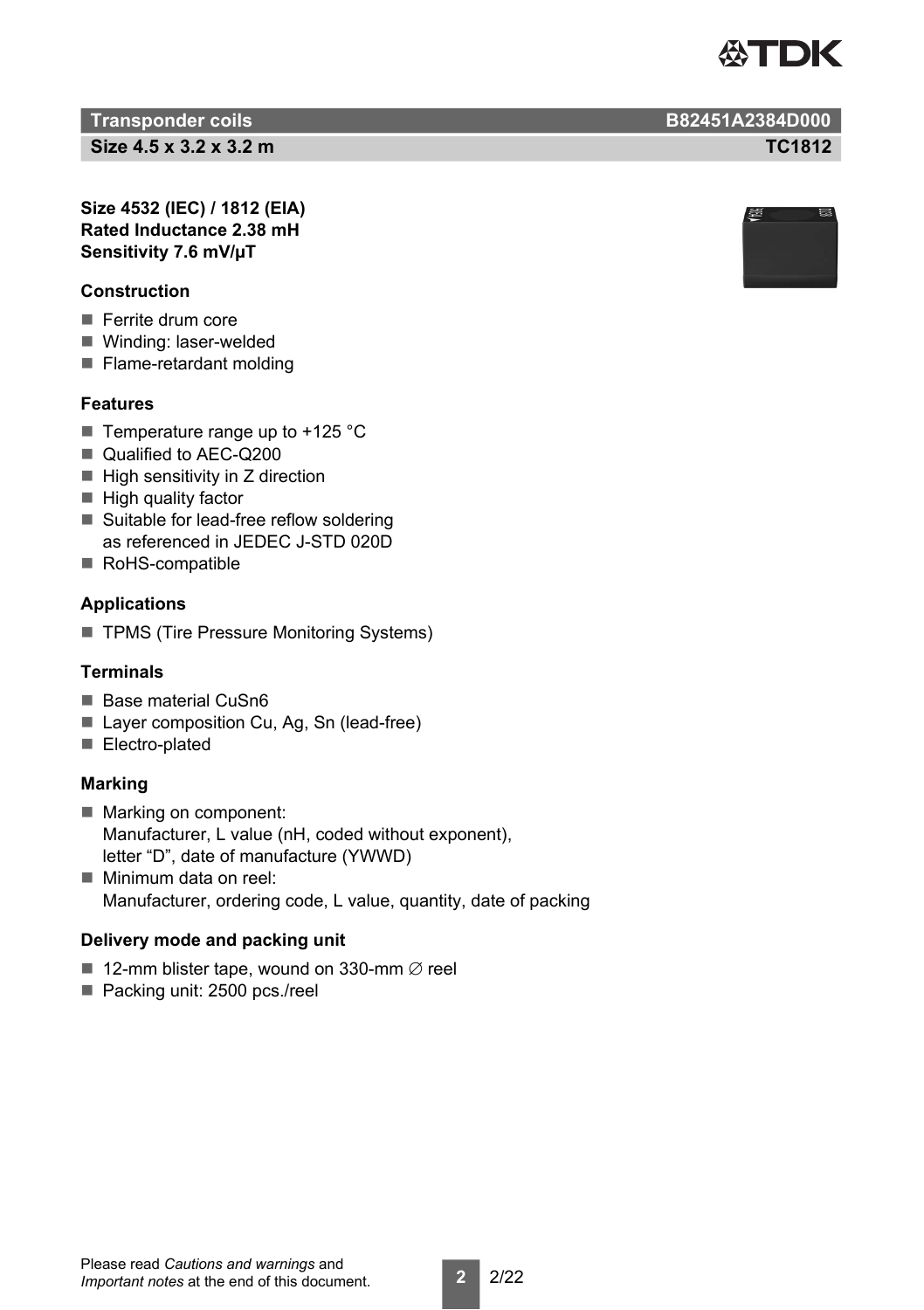

# **Transponder coils B82451A2384D000**

**Size 4.5 x 3.2 x 3.2 m TC1812**

# **Dimensional drawing and layout recommendation**





| ,        |                      |        |
|----------|----------------------|--------|
| 26<br>., | $\ddot{\phantom{0}}$ | о<br>◡ |

1) Soldering area

**IND0083-T-E** 

Dimensions in mm

# **Taping and packing**

Blister tape **Reel** 





Dimensions in mm

Please read *Cautions and warnings* and *Important notes* at the end of this document.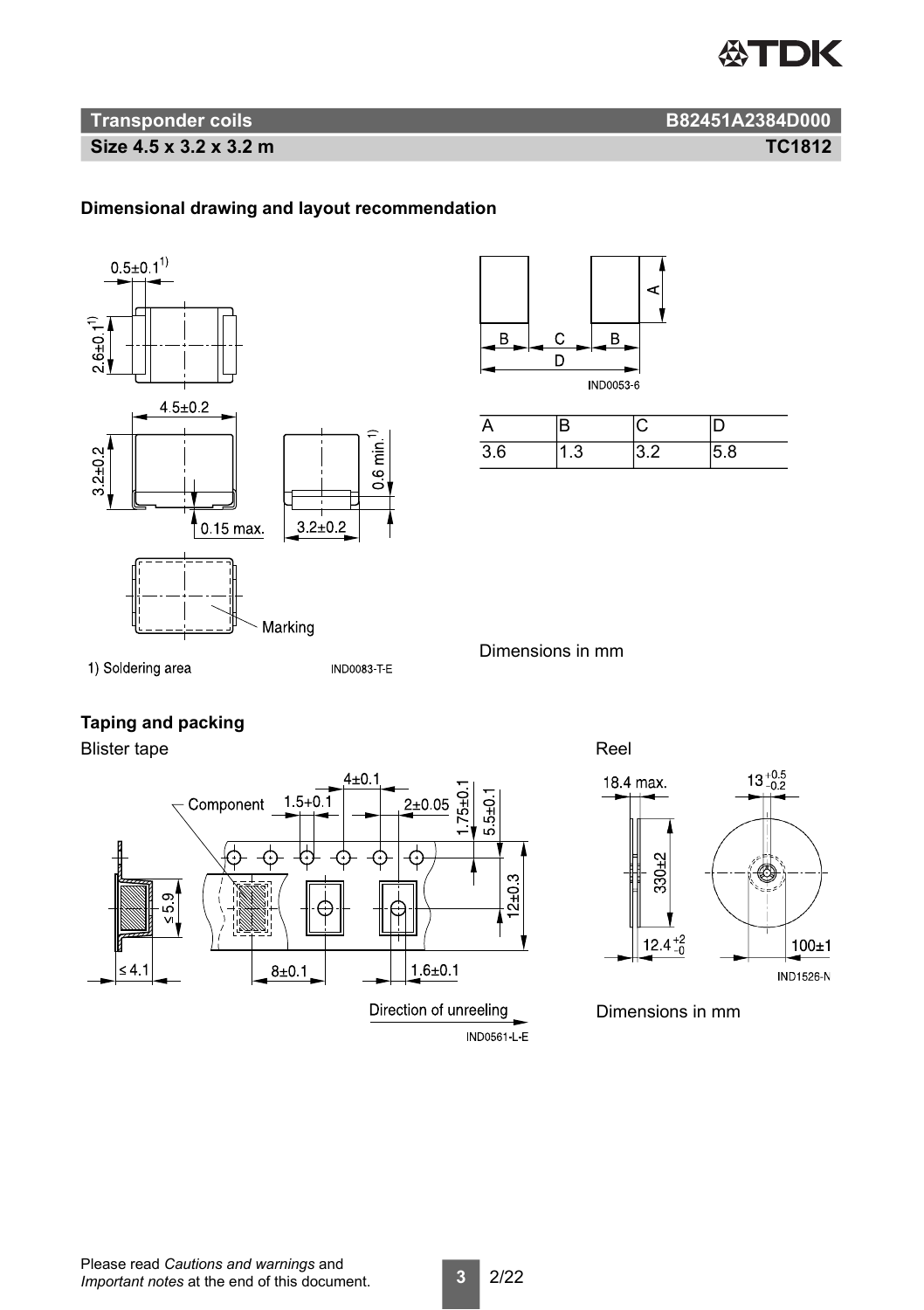

# **Technical data and measuring conditions**

| Rated inductance $L_{\rm R}$       | Measured with impedance analyzer Agilent 4294A or<br>equivalent at frequency $f_1$ , 0.5 V, +20 °C                         |  |  |
|------------------------------------|----------------------------------------------------------------------------------------------------------------------------|--|--|
| $Q$ factor $Q_{min}$               | Measured with impedance analyzer Agilent 4294A or<br>equivalent at frequency $f_Q$ , +20 °C                                |  |  |
| Rated temperature $T_R$            | +125 $^{\circ}$ C                                                                                                          |  |  |
| Self-resonance frequency fres, min | Measured with impedance analyzer Agilent 4294A or<br>equivalent, +20 °C                                                    |  |  |
| DC resistance $R_{\text{max}}$     | Measured at +20 °C                                                                                                         |  |  |
| Solderability (lead-free)          | Sn95.5Ag3.8Cu0.7: $+(245 \pm 5)$ °C, (5 $\pm$ 0.3) s<br>Wetting of soldering area $\geq 90\%$<br>(based on IEC 60068-2-58) |  |  |
| Resistance to soldering heat       | +250 °C, 30 s (as referenced in JEDEC J-STD 020D)                                                                          |  |  |
| Climatic category                  | 40/125/56 (to IEC 60068-1)                                                                                                 |  |  |
| Storage conditions                 | Mounted: $-40 °C$ +125 °C<br>Packaged: -25 °C  +40 °C, ≤75% RH                                                             |  |  |
| Weight                             | Approx. 120 mg                                                                                                             |  |  |

# **Characteristics and ordering codes**

| ∟R   | L tolerance | ΙQ  | $\mathsf{w}_{\mathsf{min}}$ | ⊃tvp<br>mV | <b>I</b> max | <sup></sup> res | Ordering code   |
|------|-------------|-----|-----------------------------|------------|--------------|-----------------|-----------------|
| μH   |             | kHz |                             | uΙ         | 77           | MHz             |                 |
| 2380 | $+5%$       | 125 | 25                          | 7.6        | 43           | > 1.5           | B82451A2384D000 |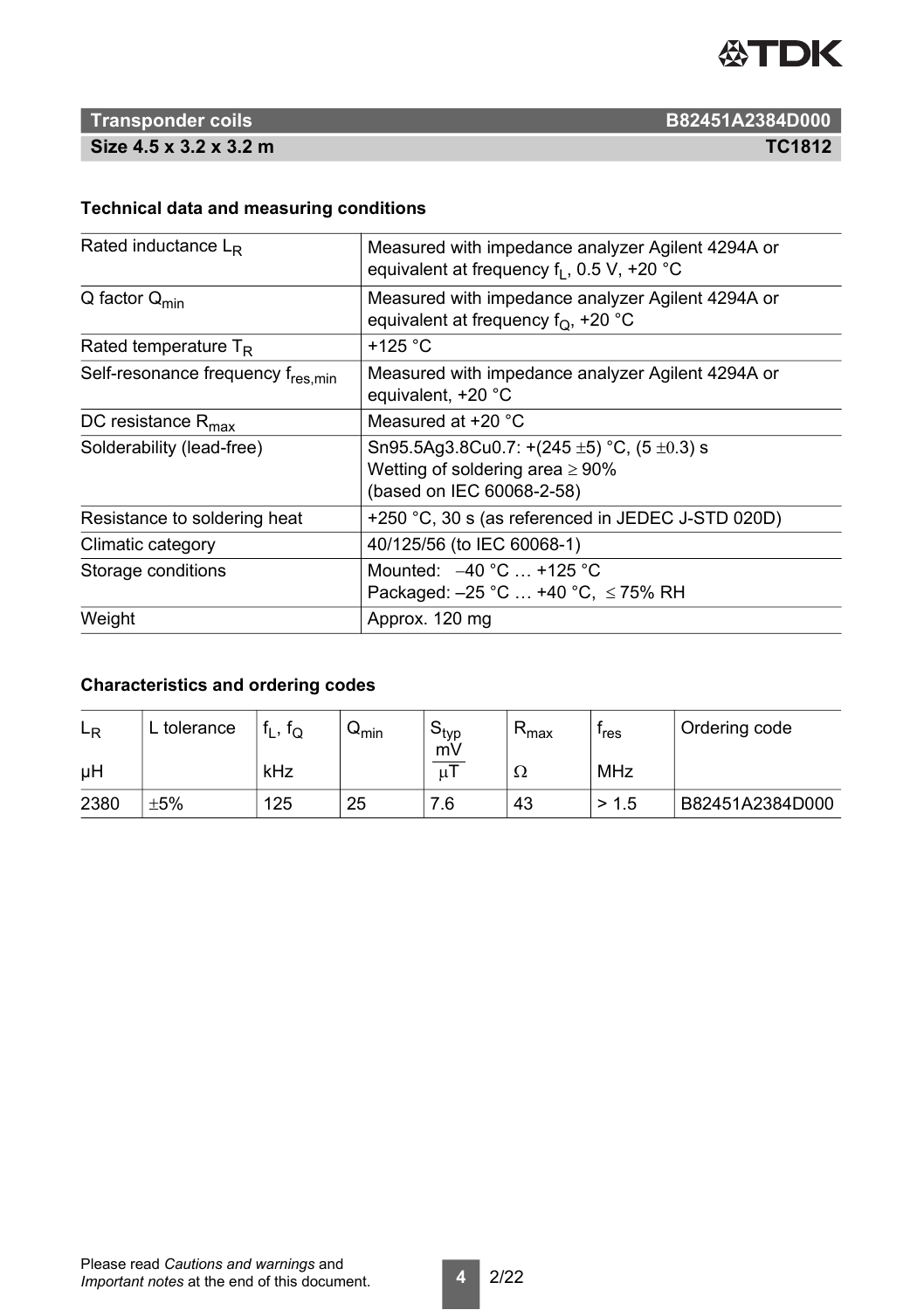

**Size 4.5 x 3.2 x 3.2 mm TC 1812**

### **Cautions and warnings**

- **Please note the recommendations in our Inductors data book (latest edition) and in the data** sheets.
	- Particular attention should be paid to the derating curves given there.
	- The soldering conditions should also be observed. Temperatures quoted in relation to wave soldering refer to the pin, not the housing.
- $\blacksquare$  If the components are to be washed varnished it is necessary to check whether the washing varnish agent that is used has a negative effect on the wire insulation, any plastics that are used, or on glued joints. In particular, it is possible for washing varnish agent residues to have a negative effect in the long-term on wire insulation.

Washing processes may damage the product due to the possible static or cyclic mechanical loads (e.g. ultrasonic cleaning). They may cause cracks to develop on the product and its parts, which might lead to reduced reliability or lifetime.

- $\blacksquare$  The following points must be observed if the components are potted in customer applications:
	- Many potting materials shrink as they harden. They therefore exert a pressure on the plastic housing or core. This pressure can have a deleterious effect on electrical properties, and in extreme cases can damage the core or plastic housing mechanically.
	- It is necessary to check whether the potting material used attacks or destroys the wire, wire insulation, plastics or glue.
	- The effect of the potting material can change the high-frequency behaviour of the components.
	- Many coating materials have a negative effect (chemically and mechanically) on the winding wires, insulation materials and connecting points. Customers are always obligated to determine whether and to what extent their coating materials influence the component. Customers are responsible and bear all risk for the use of the coating material. TDK Electronics does not assume any liability for failures of our components that are caused by the coating material.
- Ceramics / ferrites are sensitive to direct impact. This can cause the core material to flake, or lead to breakage of the core.
- $\blacksquare$  Even for customer-specific products, conclusive validation of the component in the circuit can only be carried out by the customer.

### **Display of ordering codes for TDK Electronics products**

The ordering code for one and the same product can be represented differently in data sheets, data books, other publications, on the company website, or in order-related documents such as shipping notes, order confirmations and product labels. **The varying representations of the ordering codes are due to different processes employed and do not affect the specifications of the respective products**. Detailed information can be found on the Internet under www.tdk-electronics.tdk.com/orderingcodes.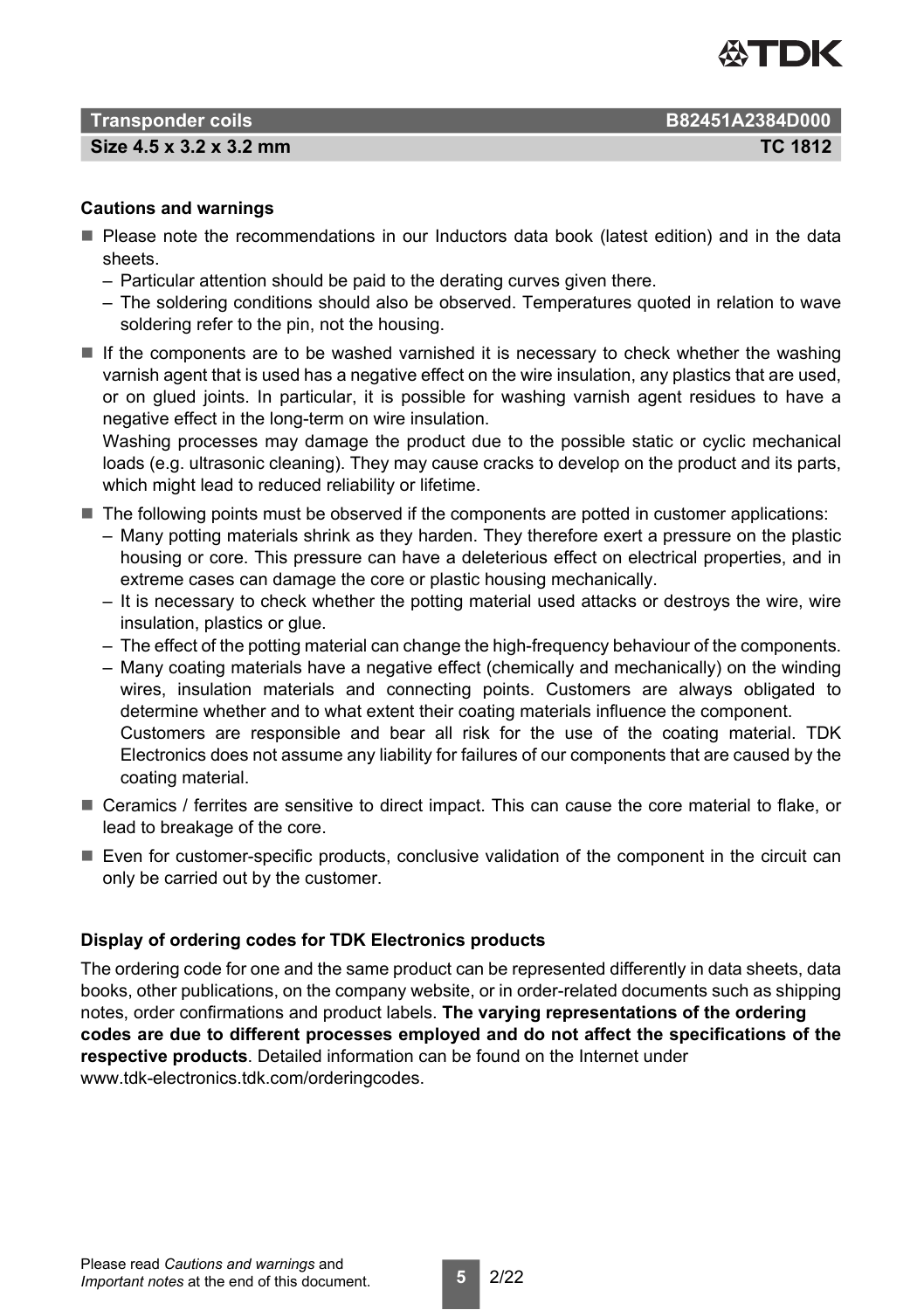

#### **Important notes**

The following applies to all products named in this publication:

- 1. Some parts of this publication contain **statements about the suitability of our products for certain areas of application**. These statements are based on our knowledge of typical requirements that are often placed on our products in the areas of application concerned. We nevertheless expressly point out **that such statements cannot be regarded as binding statements about the suitability of our products for a particular customer application.** As a rule, we are either unfamiliar with individual customer applications or less familiar with them than the customers themselves. For these reasons, it is always ultimately incumbent on the customer to check and decide whether a product with the properties described in the product specification is suitable for use in a particular customer application.
- 2. We also point out that **in individual cases, a malfunction of electronic components or failure before the end of their usual service life cannot be completely ruled out in the current state of the art, even if they are operated as specified.** In customer applications requiring a very high level of operational safety and especially in customer applications in which the malfunction or failure of an electronic component could endanger human life or health (e.g. in accident prevention or life-saving systems), it must therefore be ensured by means of suitable design of the customer application or other action taken by the customer (e.g. installation of protective circuitry or redundancy) that no injury or damage is sustained by third parties in the event of malfunction or failure of an electronic component.
- 3. **The warnings, cautions and product-specific notes must be observed**.
- 4. In order to satisfy certain technical requirements, **some of the products described in this publication may contain substances subject to restrictions in certain jurisdictions (e.g. because they are classed as hazardous)**. Useful information on this will be found in our Material Data Sheets on the Internet (www.tdk-electronics.tdk.com/material). Should you have any more detailed questions, please contact our sales offices.
- 5. We constantly strive to improve our products. Consequently, **the products described in this publication may change from time to time**. The same is true of the corresponding product specifications. Please check therefore to what extent product descriptions and specifications contained in this publication are still applicable before or when you place an order. We also **reserve the right to discontinue production and delivery of products**. Consequently, we cannot guarantee that all products named in this publication will always be available. The aforementioned does not apply in the case of individual agreements deviating
- from the foregoing for customer-specific products. 6. Unless otherwise agreed in individual contracts, **all orders are subject to our General Terms and Conditions of Supply**.